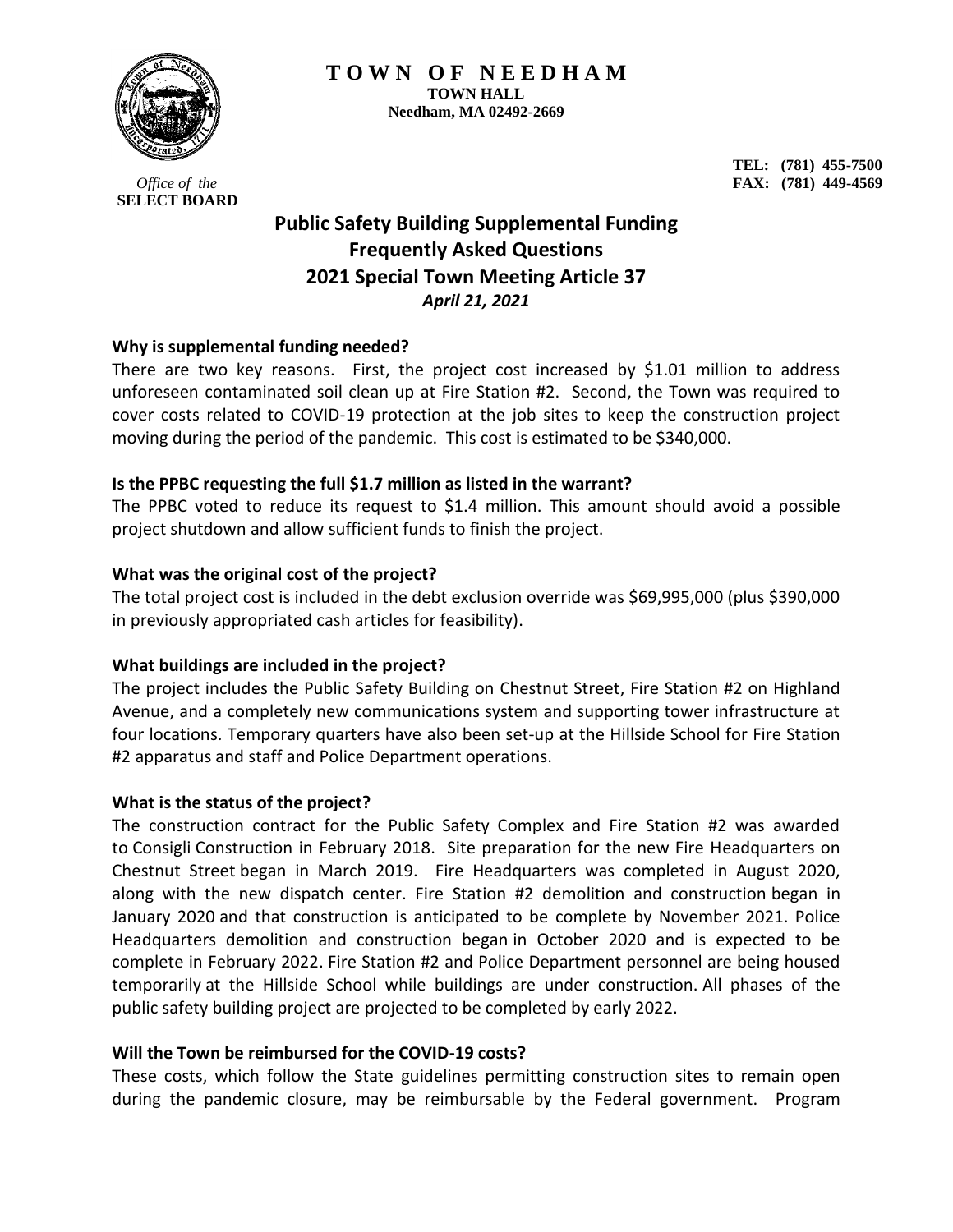guidance has evolved after the change in the Presidential Administration, and the Town is awaiting further information as to whether these costs are reimbursable and if so at what level. If any reimbursement is received during the life of the project, the costs will be covered. If the any funds are received after the life of the project, they will be deposited in the General Fund of the Town.

### **Why was the contaminated soil unforeseen? Was there testing for soil contamination**?

Although testing of the site was done, no indication of spillage or removed oil tanks was found. The Phase 1 investigation did identify the removal of an underground storage tank, but no issues were noted. Any contamination on the site would have had to be remediated, had it been found, regardless.

### **Was the contingency amount lower than typical?**

Yes. To lower the cost of the project, the Owner's Project Contingency was lowered from 8% to 6%. In addition each of the Construction Manager's contingency and escalation allowances were reduced by 1% for a total reduction of approximately \$2.4 million. This was one of several ways that the project cost was lowered from \$73.75 million to reach a targeted debt exclusion override for the project of less than \$70 million.

### **What is the Owner's Project Contingency use for?**

Project Contingency is used for funding unexpected and normal changes that occur through the life of a project. These changes are typically categorized as errors and/or omissions in the contract documents, owner requested changes, and found conditions that affect the project's completion. It is not uncommon with a project of this size and complexity that a larger portion of the contingency would be consumed.

### **Can the project size and scope be reduced to lower the cost?**

At this stage of the project, the scope and components of the project have been bought out which means that the contractual obligations have been consummated and committed. Adjusting at this point will result in little or no savings and will create complications in realizing the intent of the project.

### **If the supplemental funding is approved, will there continue to be change orders?**

Changes are a normal part of any construction project. A project of this size, with essentially five different pieces, will be subject to changes that arise during construction. The project team has a formal process followed by a governance on all change orders that involves the contractor, project management team, and Permanent Public Building Committee (PPBC). The PPBC is a citizen volunteer committee whose members have expertise in areas such as construction, finance, legal, architectural, and engineering. The PPBC oversees the project management team and scrutinizes all expenditures before voting to approve any. The project team and the PPBC will continue to manage the project in a manner that minimizes changes, and any funding that is not needed will not be borrowed or spent.